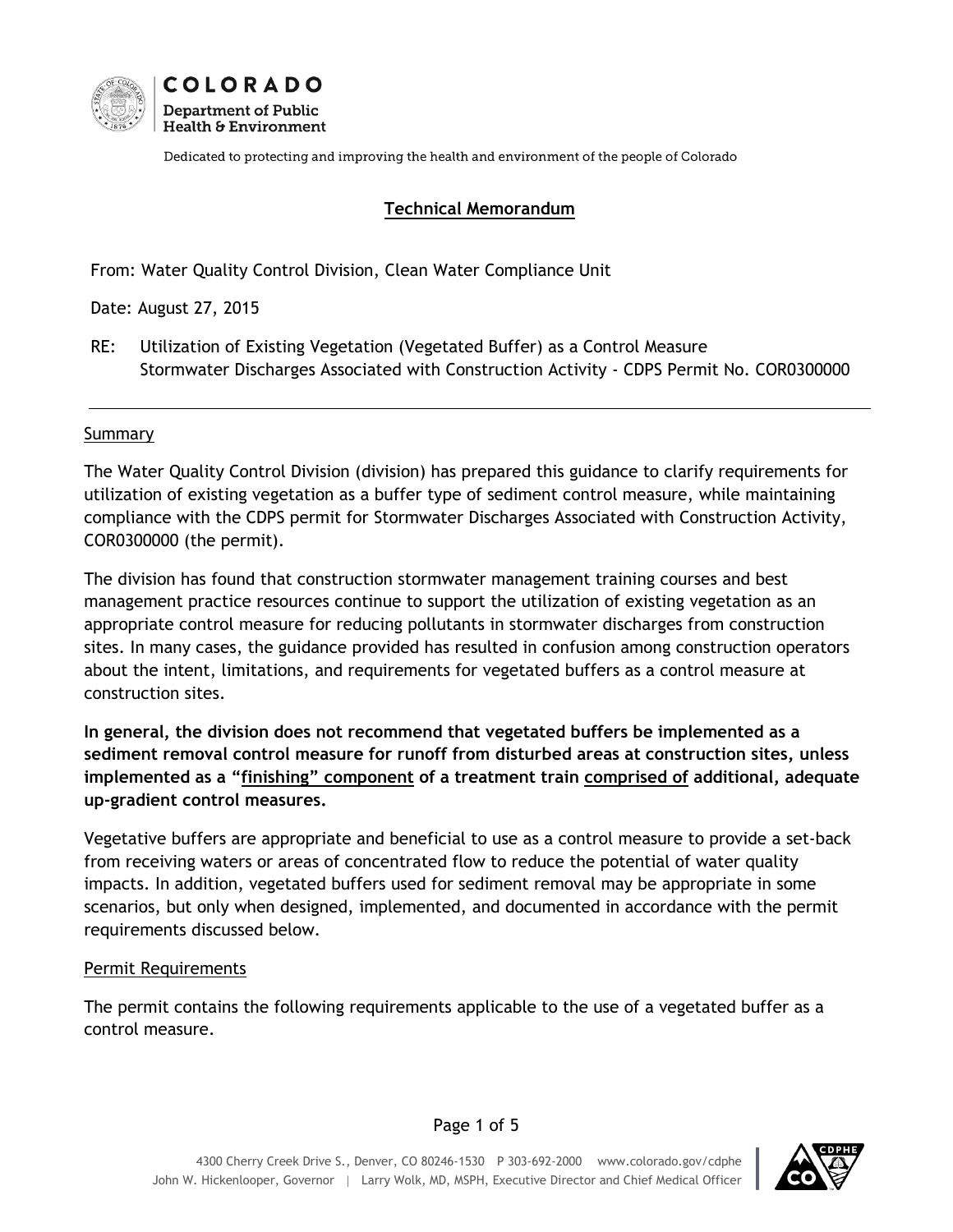- The control measure must be implemented following good engineering, hydrologic, and pollution control practices<sup>1</sup>.
- The control measures implemented at the site must be adequately designed to prevent pollution or degradation of State waters<sup>1</sup>. (This may include additional control measures implemented in addition to a vegetated buffer as part of a "treatment train.")
- The Stormwater Management Plan (SWMP) must clearly describe the installation and implementation specifications for the control measure.<sup>2</sup>

Based on the aforementioned permit requirements the identification of existing vegetation as a control measure in the absence of appropriate **site specific** design and installation and maintenance details is not in accordance with good engineering, hydrologic, and pollution control practices nor in compliance with the terms of the permit.

The permit additionally requires that use of a vegetated buffer control measure must comply with all lawful requirements of federal agencies, municipalities, counties, drainage districts and other local agencies with jurisdiction<sup>3</sup>.

## Guidance on Design and Documentation

For a vegetated buffer to be implemented as a control measure in compliance with the permit, the variables associated with the control measure must be evaluated and designed in accordance with good engineering, hydrologic and pollution control practices to prevent pollution or degradation of the receiving water<sup>4</sup>.

Primarily, vegetative buffers identified as a control measure for construction activities are appropriate and beneficial when intended to provide a "buffer" or set-back from receiving waters,

 1 Part I.D.2 *BMP Implementation and Design Standards – "Facilities must select, install, implement, and maintain appropriate BMPs, following good engineering, hydrologic and pollution control practices. BMPs implemented at the site must be adequately designed to provide control for all potential pollutant sources associated with construction activity to prevent pollution or degradation of State waters."*

*<sup>2</sup>* Part I.C.3(c) *Best Management Practices (BMPs) for Stormwater Pollution Prevention - "The SWMP shall identify and describe appropriate BMPs, including, but not limited to, those required by paragraphs 1 through 8 below, that will be implemented at the facility to reduce the potential of the sources identified in Part I.C.3.b to contribute pollutants to stormwater discharges. The SWMP shall clearly describe the installation and implementation specifications for each BMP identified in the SWMP to ensure proper implementation, operation and maintenance of the BMP."*

<sup>3</sup> Part I.D.1(g) *"All dischargers must comply with the lawful requirements of federal agencies, municipalities, counties, drainage districts and other local agencies regarding any discharges of stormwater to storm drain systems or other water courses under their jurisdiction, including applicable requirements in municipal stormwater management programs developed to comply with CDPS permits"*

<sup>4</sup> Part III.B of the Fact Sheet for COR030000 – *"Pollution is defined in CDPS regulations (5CCR 1002-61) as man-made or man-induced, or natural alteration of the physical, chemical, biological, and radiological integrity of water. Utilizing industry-accepted standards for BMP selection that are appropriate for the conditions and pollutant sources present will typically be adequate to meet these criteria, since construction BMPs are intended to prevent the discharge of all but minimal amounts of sediment or other pollutants that would not result in actual pollution of State waters, as defined above. However, sites specific design, including ongoing assessment of BMPs and pollutant sources, is necessary to ensure that BMPs operate as intended."*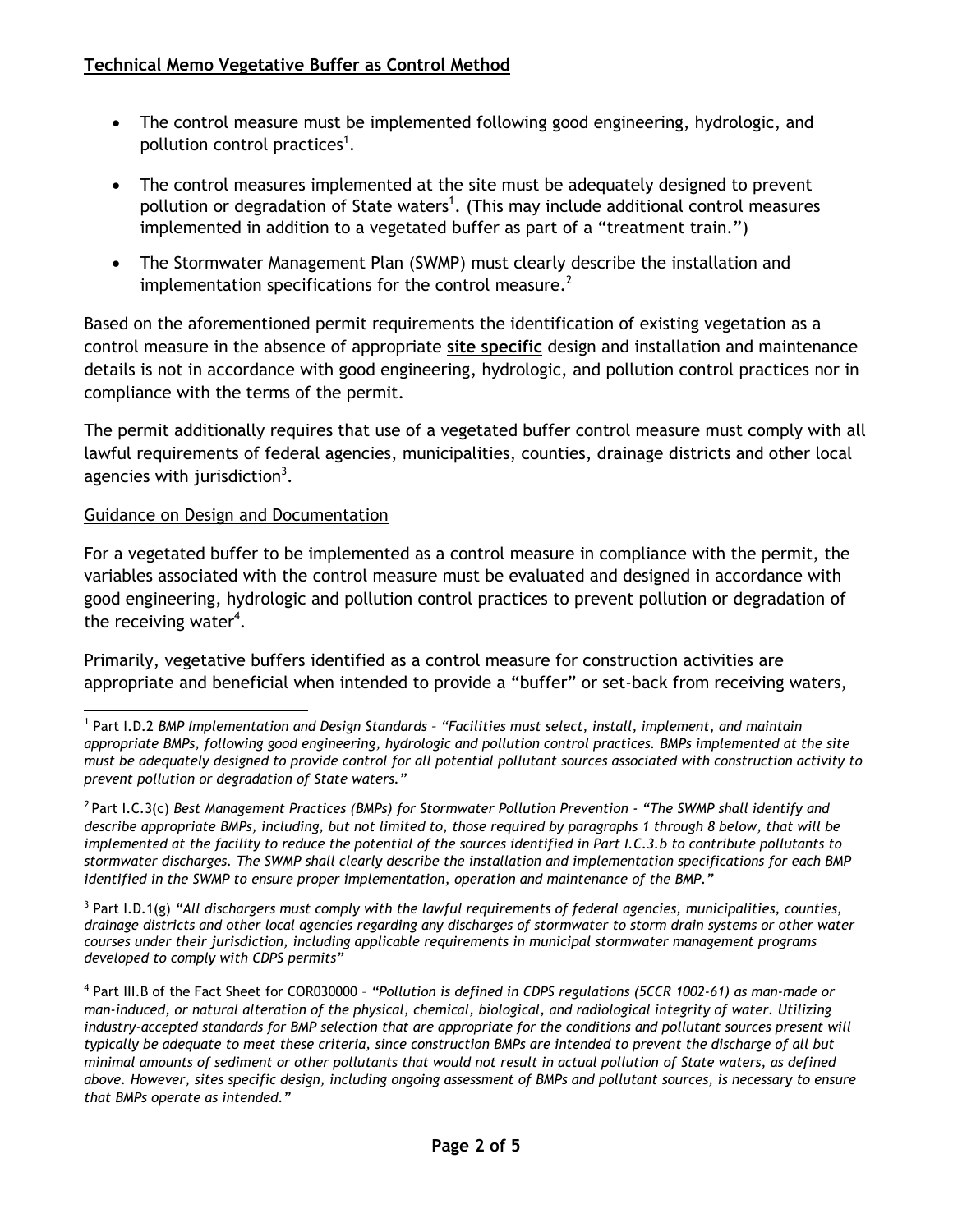# **Technical Memo Vegetative Buffer as Control Method**

areas of concentrated flow, and other sensitive areas to reduce the potential of environmental impacts associated with unplanned encroachment into these areas. When a vegetated buffer is used for this goal, the design is simply to identify the set-back area and method (e.g., fencing) used to delineate the area and/or limit disturbances or other pollutant sources in the area.

As a sediment control measure, runoff passing through vegetation utilizes the physical process of straining to remove sediment. In most cases, the ability of a vegetated buffer to remove sediment through straining is limited and will not allow for adequate pollutant removal as a stand-alone control measure.

Unlike some common sediment control measures (e.g. silt fence) specification sheets with standard design criteria are not available for vegetated buffers being used as a sediment control measure for runoff from construction activities. Therefore, the permittee must ensure that site-specific design occurs and is documented prior to implementation of the vegetated buffer as a control measure for sediment removal from runoff. Note that it is **not** appropriate to utilize design methodology that is identified from unrelated pollutant sources, such as runoff from developed areas or row crops, to design treatment for runoff from disturbed areas associated with construction activity.

The design variables must be defined and included in the SWMP control measure specifications **prior** to implementation. These variables include, but may not be limited to:

- Vegetation density (sufficient plant density required to reduce runoff velocity)
- Slope profile (mild enough slope that sheet flow conditions prevail and runoff velocity can be reduced)
- Slope length and width (in relation with the area of disturbance and total tributary area)
- Assimilative capacity (quantity of sediment the buffer can accumulate compared to the expected load from the disturbed area)
- Inspection & maintenance criteria (buffer components to inspect, benchmarks at which maintenance is required, access if off of the construction site, and maintenance activity procedures)
- Final stabilization (including any impacted buffer areas off of the construction site)

Incorporation of a vegetated buffer as a control measure for construction stormwater runoff management on a project without the appropriate planning and design provided above is not in accordance with the permit and will result in a finding of non-compliance. Note that the control measure also must be assessed during implementation to ensure that it is operating in accordance with its design goals.

Some general guidelines to take into account prior to design when evaluating if a vegetated buffer may be a potential sediment control measure for a site, include:

- Will all flows to, and through, the vegetated buffer area be sheet flow? A vegetated buffer will likely not provide for pollutant removal in concentrated flows.
- Once deposited can the sediment be removed from, or stabilized in the buffer area? The buffer area must meet the final stabilization criteria in the permit prior to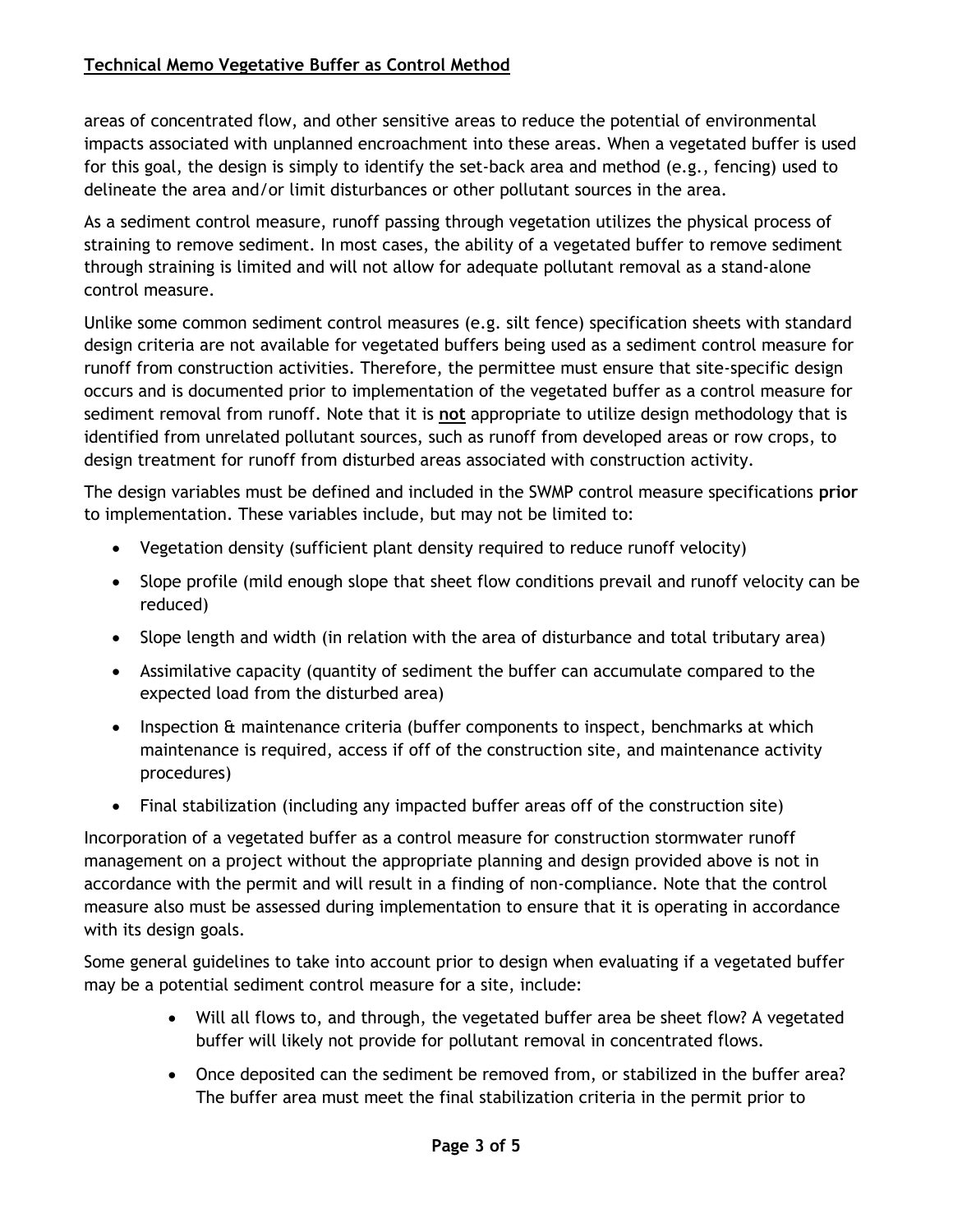inactivation of the permit.

- Is adequate buffer area available to allow for the necessary pollutant removal given the contributing drainage area? The entire contributing area(s) must be considered, not just the area disturbed. The amount of buffer area required will increase significantly as the contributing drainage area and/or the disturbed area increases. It is likely that implementation will only be reasonable for relatively small contributing areas, unless combined with additional pollutant removal control measures.
- Does the use of a vegetated buffer comply with requirements of the local city, county, or other local agency?
- The ongoing evaluation of the effectiveness of control measures is also an essential component of effective site management and permit compliance. Sediment deposition within the buffer that limits the effective treatment area, evidence of sediment discharges, and concentrated flow conditions may all indicate that additional or alternative control measure may be necessary to ensure compliance with the permit.

# Review of Existing References

Several references exist that support the use of the natural vegetated buffer for controlling pollutants in stormwater runoff. However, the references that the division has identified either do not address the use of the control measure for sediment removal from runoff from CDPS permitted construction activities, or do not include information for site-specific design and implementation necessary to comply with the CDPS construction permit. The division is providing an overview of some important concepts in the following vegetated buffer references to ensure proper utilization while maintaining compliance with the stormwater construction permit.

## EPA

- The EPA Construction General Permit provides requirements for the use of vegetated buffer at construction sites. However, the requirements for vegetated buffers are in addition to the requirement to implement other sediment and erosion controls. Section G.2.1.3, requires that the permittee: *"ensure that all discharges from the area of earth disturbance to the natural buffer are first treated by the site's erosion and sediment controls…"*.
- The EPA Appendix G includes guidance for the implementation of vegetated buffer strips, but the guidance is not identified as being applicable for CDPS permitted discharges from construction activities. The guidance provided by the EPA for the vegetated buffer strip is for "*the purpose of removing or mitigating the effects of nonpoint sourcepollutants."*  Stormwater runoff from construction activity requiring a CDPS permit is a **point source pollution source**. Nonpoint source pollution, such as associated with agricultural, has a significantly different pollutant potential and is not subject to permit effluent limits.

Urban Drainage and Flood Control District (UDFCD)

 The Urban Drainage and Flood Control District's Volume 3 (UDFCD-V3) includes guidance for implementation of vegetated buffer strips, but the guidance in not identified as being